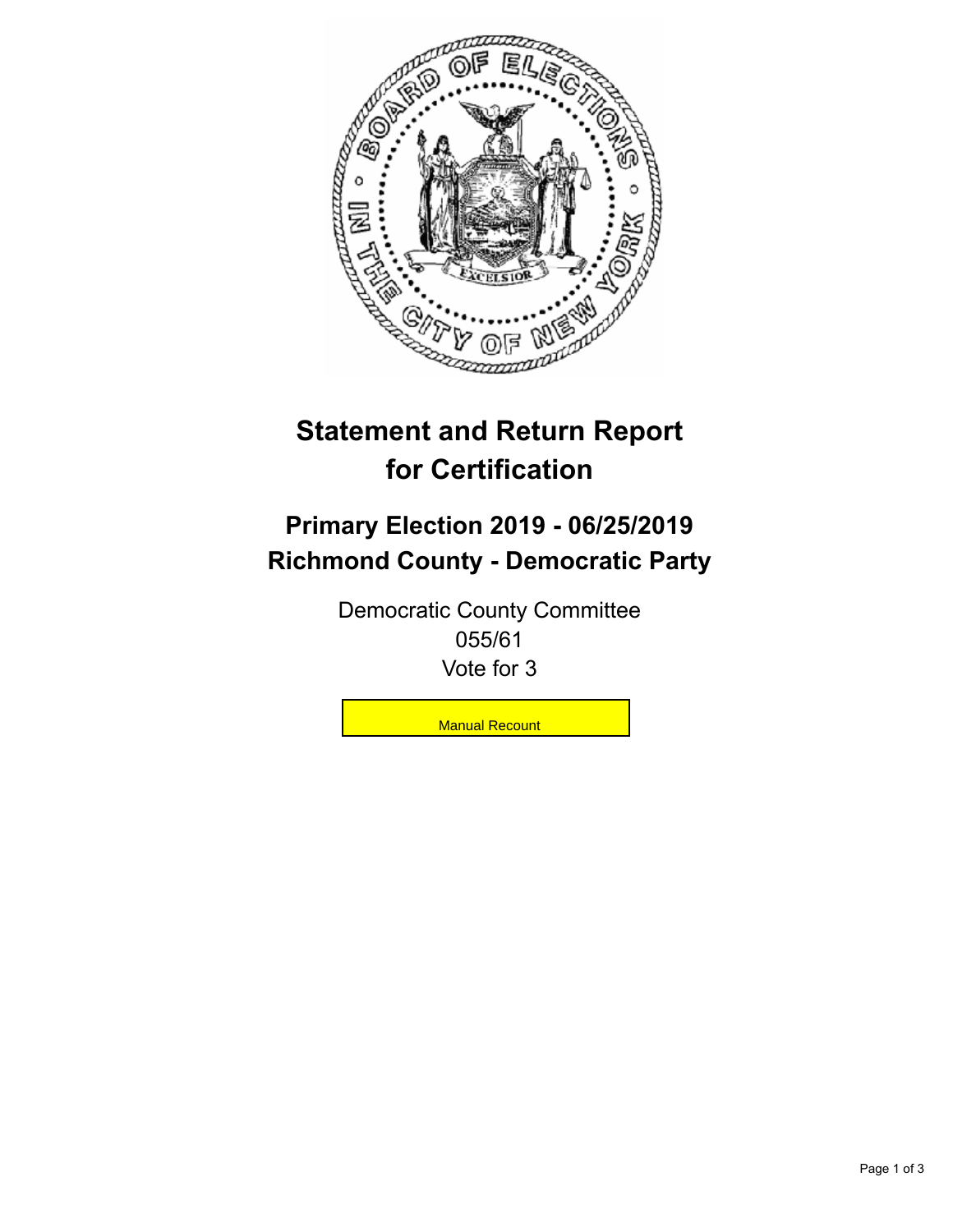

## **Assembly District 61**

| PUBLIC COUNTER                                           | 23 |
|----------------------------------------------------------|----|
| MANUALLY COUNTED EMERGENCY                               | 0  |
| ABSENTEE / MILITARY                                      |    |
| <b>AFFIDAVIT</b>                                         |    |
| <b>Total Ballots</b>                                     | 25 |
| Less - Inapplicable Federal/Special Presidential Ballots | 0  |
| <b>Total Applicable Ballots</b>                          | 25 |
| <b>JEREMY GOMEZ</b>                                      | 4  |
| <b>ILEAN DIXON</b>                                       | 17 |
| RADYHAT R. ONABANJO                                      | 11 |
| DANIEL WILLIAMS                                          | 15 |
| UNATTRIBUTABLE WRITE-IN (WRITE-IN)                       |    |
| <b>Total Votes</b>                                       | 48 |
| Unrecorded                                               | 27 |